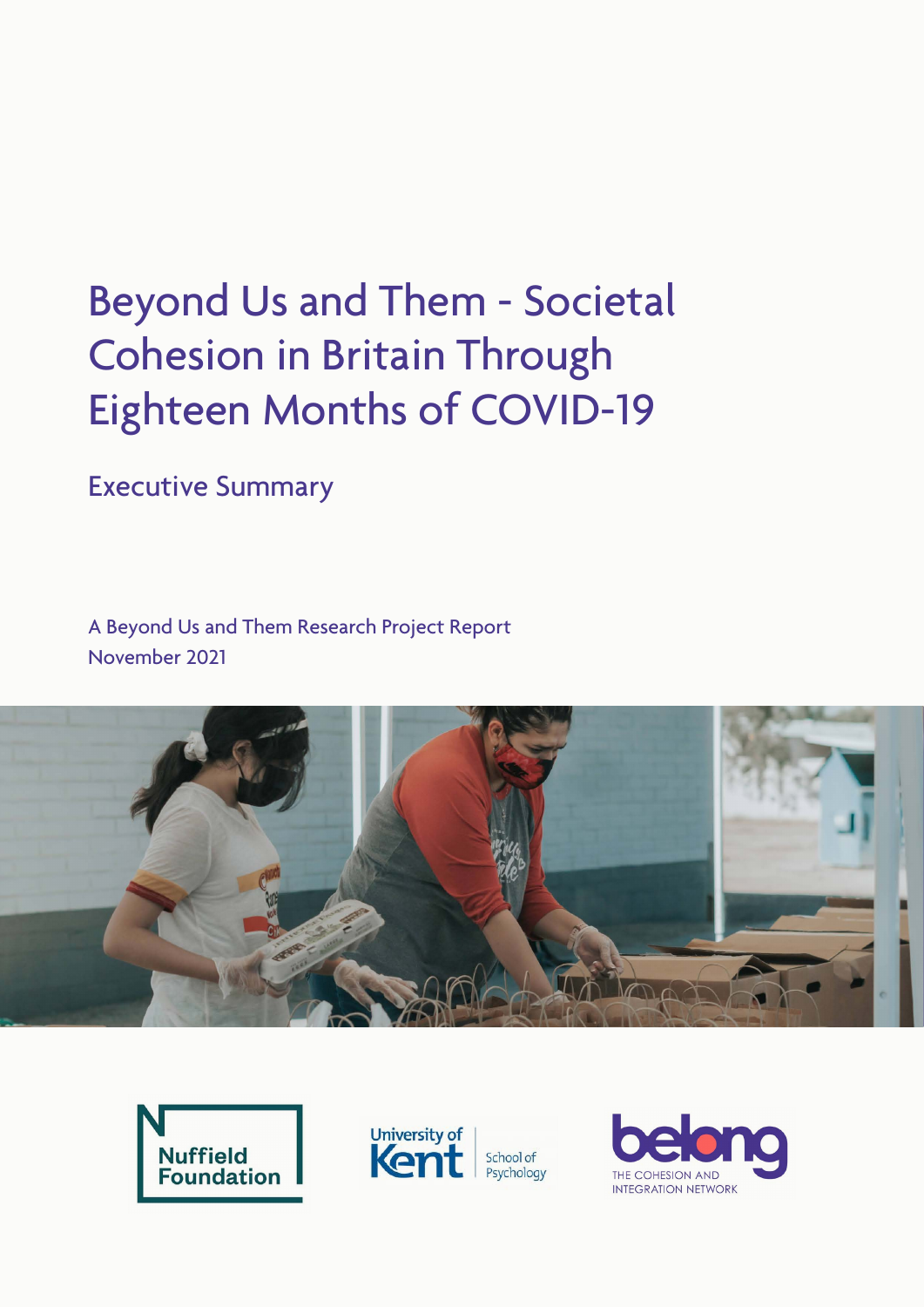# **Executive Summary**

The people of the UK have lived through an extraordinary 18 months. Every area of our economy, our society and our everyday life has been affected. The early days of the COVID-19 pandemic saw many inspiring examples of mutual aid, kindness and unity in the face of this existential threat. As the impact of the pandemic unfolded across the UK, it became evident that the virus exploited vulnerabilities posed by existing inequalities in social and economic conditions and that this contributed to the disproportionate and unequal death toll for some groups and communities. As the initial period of community spirit and unity subsided some old divisions and tensions within UK society have re-emerged and fractures between different groups, communities and regions are once again coming to the fore.

In order to build a kinder, fairer, better connected and more inclusive society, we need to strengthen the ties that bind us and in particular those ties that bridge between different groups, communities, and regions. As others have pointed out, the UK is at a crossroads as we emerge from the pandemic.' We have an opportunity to build on the appetite for compassion, social connectedness and community spirit in society that has been revealed during this period. Some of the likely levers for doing this and for strengthening resilience to the forces of polarisation, division and segregation within our society are identified in our latest report [\(Beyond](https://www.belongnetwork.co.uk/resources/beyond-us-and-them-societal-cohesion-in-britain-through-eighteen-months-of-covid-19/)  [Us and Them: Societal Cohesion During Eighteen Months of COVID-19](https://www.belongnetwork.co.uk/resources/beyond-us-and-them-societal-cohesion-in-britain-through-eighteen-months-of-covid-19/)).

[The Beyond Us and Them research project](https://www.belongnetwork.co.uk/research-projects/beyond-us-and-them-research-project/) has asked: *How are relationships between individuals, communities and society adapting and reshaping in the face of this pandemic?* Between May 2020 and June 2021, across different parts of Britain, we collected more than 39,000 responses in a series of 8 on-line surveys. We surveyed people living in different nations of the UK (Scotland, Wales and England), people in six local authority areas within England that have prioritised social cohesion and been supported by extra investment to do so. We also surveyed people who were strongly engaged in community activities. From December 2020 we also surveyed in 4 metropolitan areas and large numbers of Black and Muslim people in order to capture their experiences. We also conducted repeat focus groups and one-to-one interviews in our sample areas over the course of the pandemic, conducting 61 focus groups and 256 one-to-one interviews in all .Our qualitative findings complement the quantitative survey findings and provide a further rich layer of insight into the impact of the pandemic on individuals and communities. Our findings are explored in detail in our full report.

We wanted to understand the effect the pandemic has had on: people's sense of trust in institutions and other people, relations between different groups and levels of discrimination, people's sense of belonging and how actively engaged with their community they are. We have done so with a strong emphasis on the importance of place and how people's experience of the pandemic is associated with the places in which they live.

The following is a summary of some of our key findings.

<sup>1</sup> More in Common. 2020. 'Britain's Choice: Common Ground and Division in 2020s Britain', https://www.britainschoice.uk/#our-common-ground; Talk/together. 2021. 'Our chance to reconnect: Final report of the Talk/together project', https://together.org.uk/Our-Chance-to-Reconnect.pdf.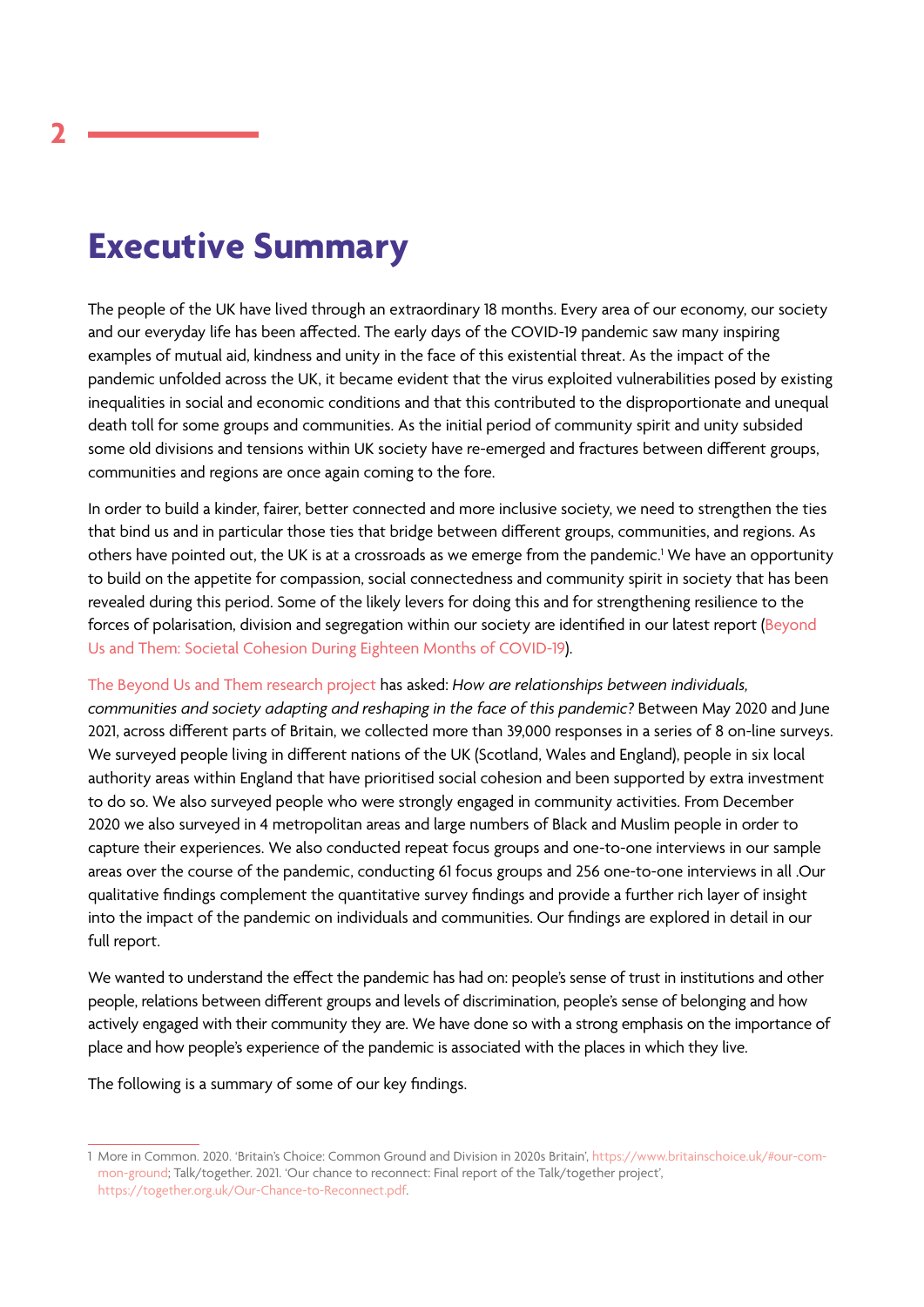# **Unity and division**

Crisis can galvanise groups and communities to work together. At the same time, crisis can also exacerbate existing divisions and create new ones. Unity and division can coexist and so when we discuss social cohesion we must attend to both the unifying and the dividing forces at work.2 The COVID-19 pandemic is no different. Indeed, perceptions of unity and division varied according to whether people were asked about the UK as a whole or their local area. Drivers of division identified in the qualitative research included economic and racial inequalities, north versus south tensions and divergence between the governments of the UK and devolved nations.

- **Sense of national unity** In the early days of the crisis, there was a perception of growing national unity (43%) with only 32% perceiving growing divisions. But this quickly faded from June 2020 onwards. By June 2021, 64% perceived growing division in the country and only 16% growing unity.
- **Sense of local unity** By contrast, throughout 2020 more people thought their local area was becoming more united than thought it was becoming more divided and by June 2021 roughly equal numbers perceived growing local unity (26%) as perceived growing local division (22%).
- **Divisions between groups** Perceptions of division between certain groups wealthier vs poorer, Scotland vs England, Leavers vs Remainers, younger vs older - all rose sharply between May 2020 (42%) and October 2020 (60%). All remained high thereafter, except division between younger and older people, which fell consistently from (from 51% in October 2020 to 39% in June 2021, others averaging 63%).
- **Division and the media** A recurring theme in interviews and focus groups discussions was the media's perceived role in promoting narratives of division.

<sup>2</sup> Abrams, D. 2010. 'Processes of prejudice: Theory, evidence and intervention'. Equalities and Human Rights Commission. Research Report 56 (118 pp). London, EHRC, https://www.equalityhumanrights.com/sites/default/files/research-report-56-processes-of-prejudice-theory-evidence-and-intervention.pdf; Abrams, D., & Vasiljevic, M.D. 2014.' How does macroeconomic change affect social identity (and vice versa)?: Insights from the European context'. Analysis of Social Issues and Public Policy, 14(1), 1, 311-338. doi: 10.1111/ asap.12052.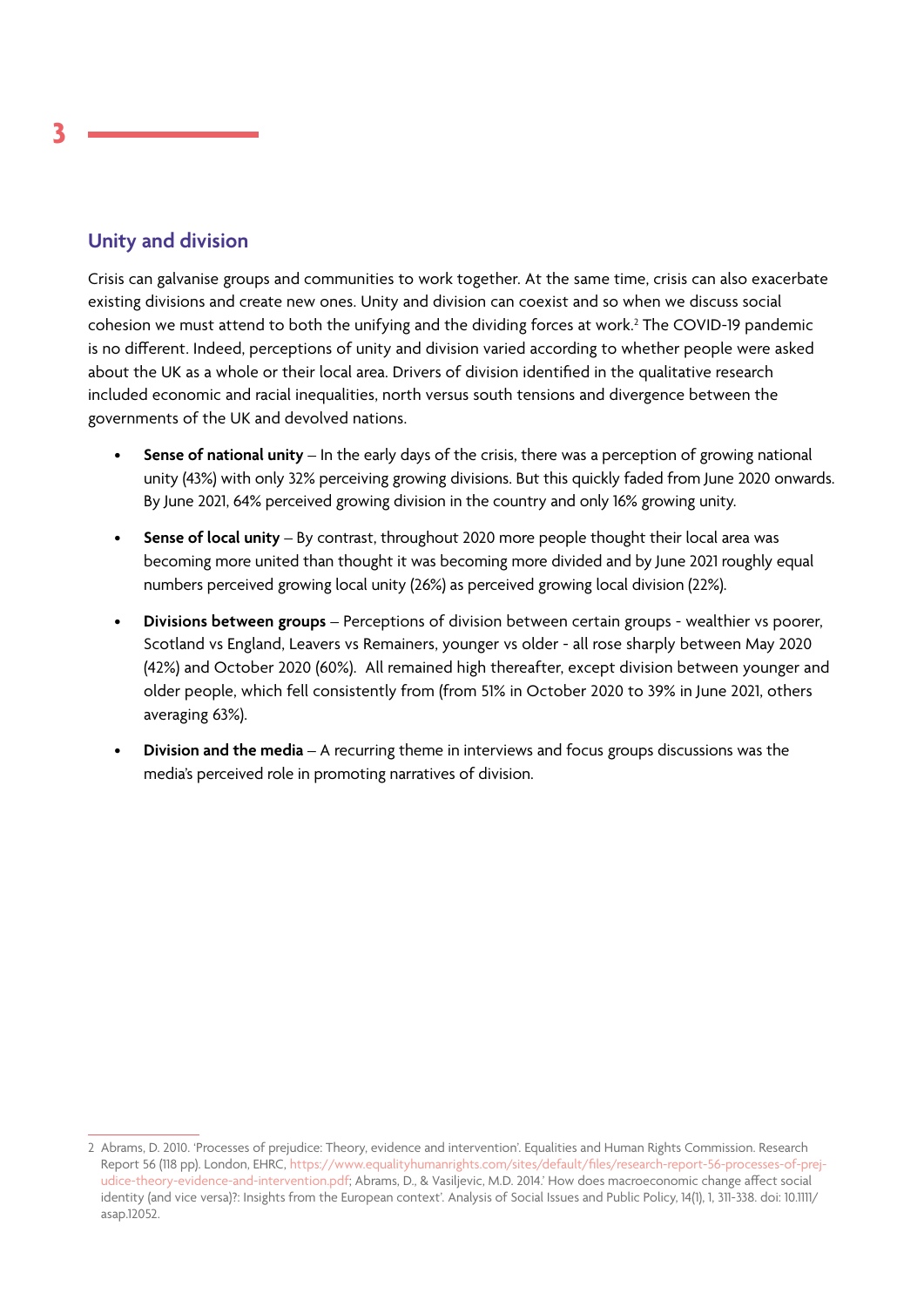# **Trust**

Trust is a vital component not just of social cohesion. Trust lies at the heart of a functioning democracy and so declining trust constitutes a significant challenge. Political trust plays a key role in determining people's responses in a time of crisis. We found a different pattern when we examined the specific measure of trust in the government's handling of COVID-19. Comments from interviewees and focus groups indicate that the breach of lockdown regulations by Dominic Cummings played a key role in the downturn in this measure.

Political trust is not a unitary entity and it is therefore important to distinguish how much we trust from whom we trust. We have found a clear distinction between people's trust in their local authority and trust in the UK government. If trust in our systems and institutions is a key facet of social cohesion, the extent to which we trust other individuals is an important element of social capital. Distrust in others reached a peak in late summer of 2020, perhaps coinciding with media reports of a lack of social distancing at protests, in seaside resorts and in national parks in the preceding six weeks. However, interpersonal trust then sprung back in the autumn, increasing steadily into the spring of 2021 and remained high.

#### *Trust in national government*

- Trust in the UK government's response to the crisis started out high (51% of people in May 2020), but dropped sharply after June 2020, hitting its lowest point in October 2020 (21%) and never recovered to the level of May 2020.
	- In England, trust in the UK government's response revived somewhat during late 2020 and early 2021.
	- In Scotland and Wales, trust in the UK government's response also declined sharply from June to October 2020, but unlike in England, it failed to recover.
- **Trust in local government** Respondents consistently trusted their local authority's response to COVID-19 more than they did the UK government, remaining at 41% in June 2021. This was true in all places.
- **Trust in other people** Trust in other people (to abide by COVID-19 restrictions) fell during the summer of 2020 (to 19%), but recovered strongly in autumn 2020 and was still stronger in June 2021 (43%) than it had been in May 2020.
- **Conspiracy theories** A substantial proportion of people entertained conspiracy theories about the pandemic, but the strength of these beliefs reduced significantly in the second half of 2020 and less than a fifth (18%) of respondents accepting them by June 2021.

**4**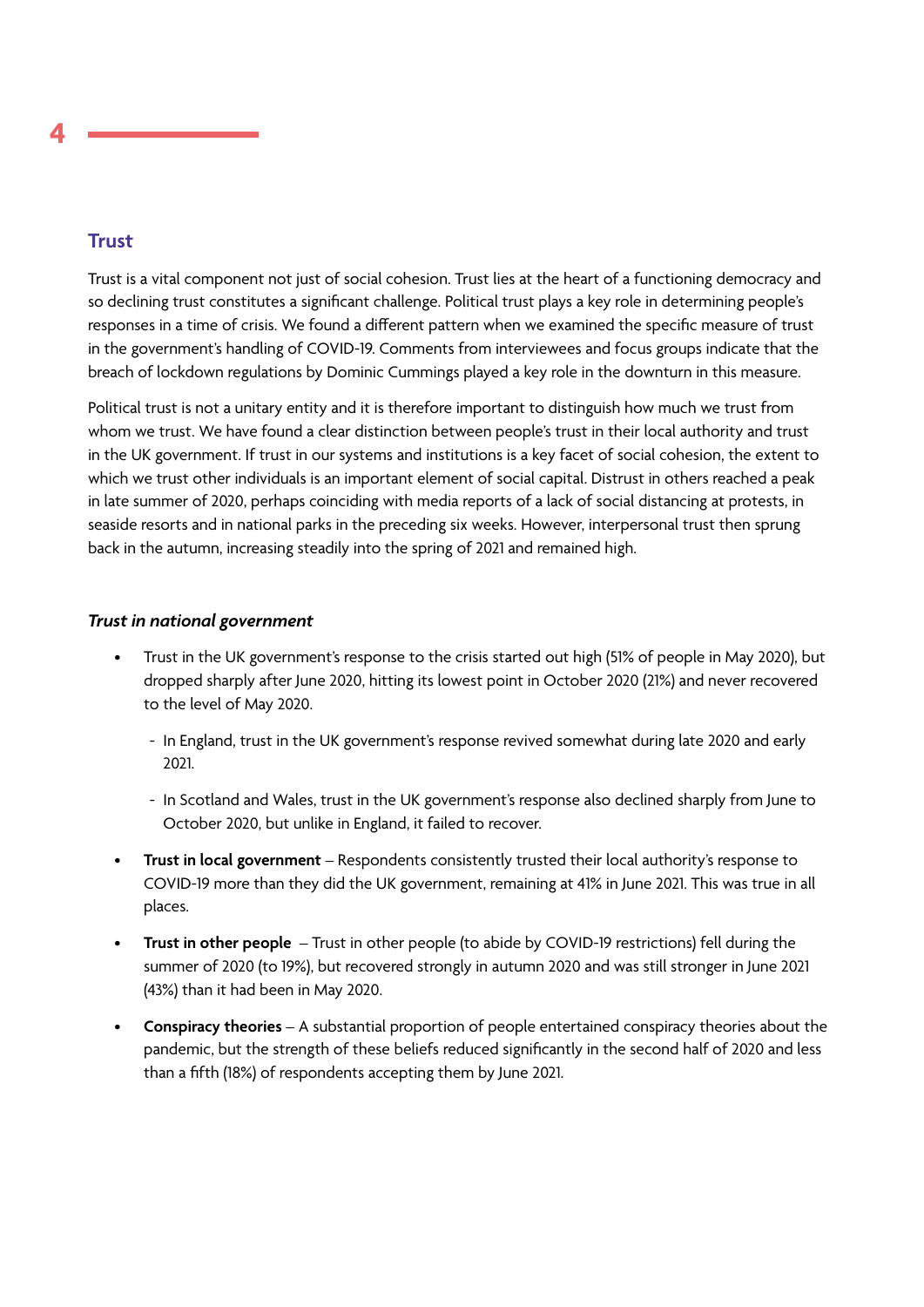# **Identity and belonging**

The places people identify with play a large part in how much they are motivated to maintain and improve that place. Conversely, a place that is unable to provide a sense of shared ownership, attributes or traditions to be proud of is unlikely to be one that offers people a positive sense of identity. Therefore, identification can be regarded as a fuel cell for social and emotional investment in a place; the sense of belonging and value that make the lives and fate of others who share that identity close to one's heart. We measured place-based identity, to different places, considering identity at the British level, home nation level, and local level .

The strength of *British identity* is perhaps, unsurprisingly, highly dependent on the respondents' country. Our findings pose an interesting challenge to the notion of a unified British identity for the whole of the UK with English respondents feeling more decidedly British and Scottish and Welsh respondents feeling much less so.

- National identities Respondents from England consistently express stronger British identity than respondents from Wales and Scotland.
	- Respondents from Scotland and Wales expressed moderate British identity up until June 2020, but it weakened sharply after this.
	- Respondents from Scotland consistently expressed the least strong British identity of all.
- Neighbourliness People's sense of neighbourliness rose sharply in the early months of the pandemic, peaking in June 2020.
- Neighbourliness then declined during the rest of 2020, but rose back up from December 2020 to March 2021, falling back again afterwards.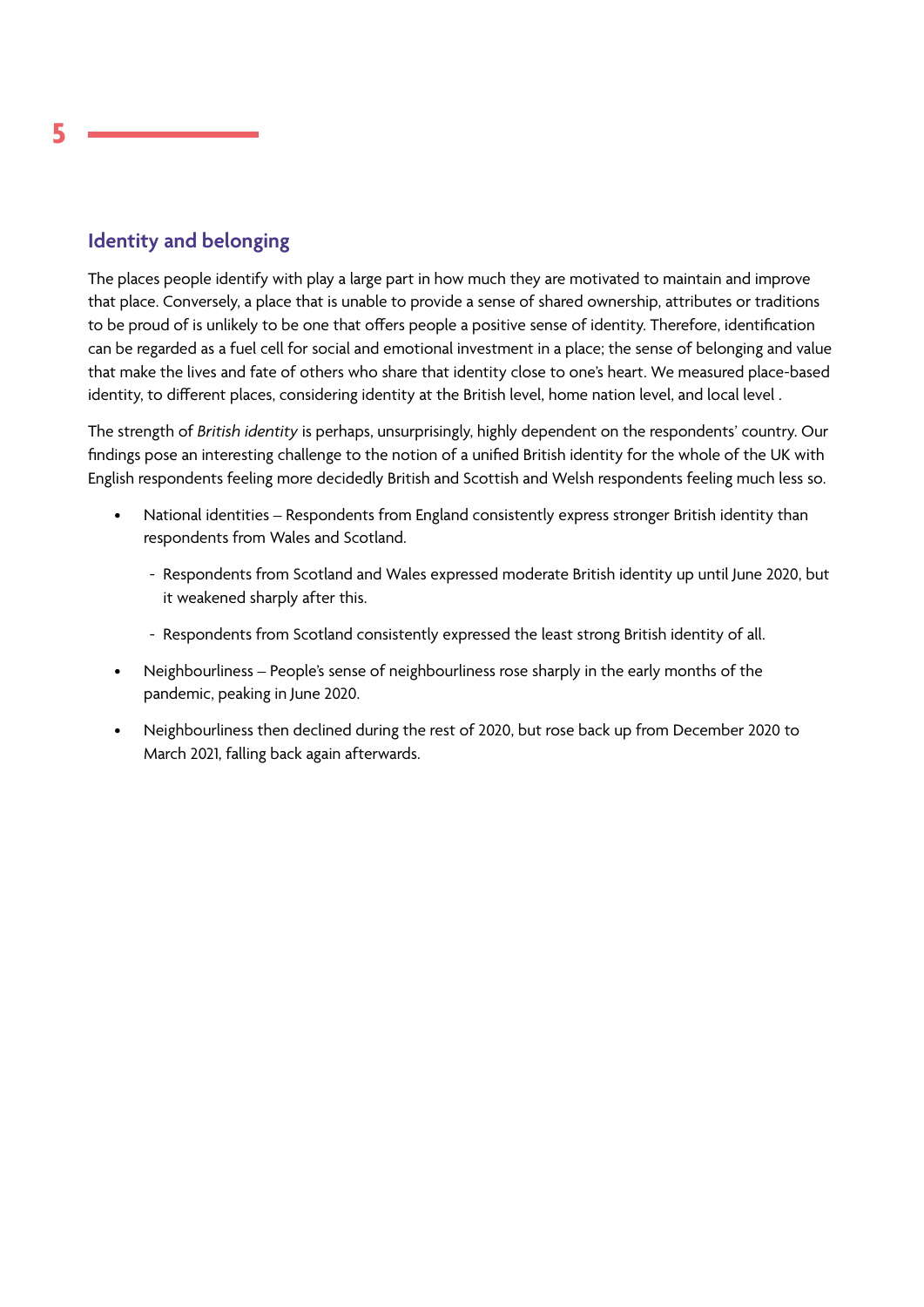# **Volunteering and social action**

Volunteering is one of the most concrete actions people can undertake to demonstrate empathy, support and concern for others in their community and civil society at large. Other research suggests that volunteering has a positive impact not only for society, but also for the volunteer since it provides opportunities for fulfilling experiences, inter-group contact, and a rich and supportive social network.

We investigated the effect of being a volunteer during the period and compared the perceptions of volunteers versus non-volunteers. Our findings point to considerable personal and community-level benefits to volunteering, including deeper, more sustainable psychological resilience in a time of crisis, and that volunteering can contribute to more resilient local places, as shown in the six local areas we surveyed.

- The experience of volunteers Those who engage in volunteering express greater trust in local and national government, greater sense of neighbourliness, and greater optimism for the future than nonvolunteers.
- Volunteering and trust Higher levels of local political trust were significantly and reliably associated with greater rates of positive social engagement.
	- There is a similar but weaker relationship between helping behaviour (that is, volunteering and donating) and higher levels of national political trust.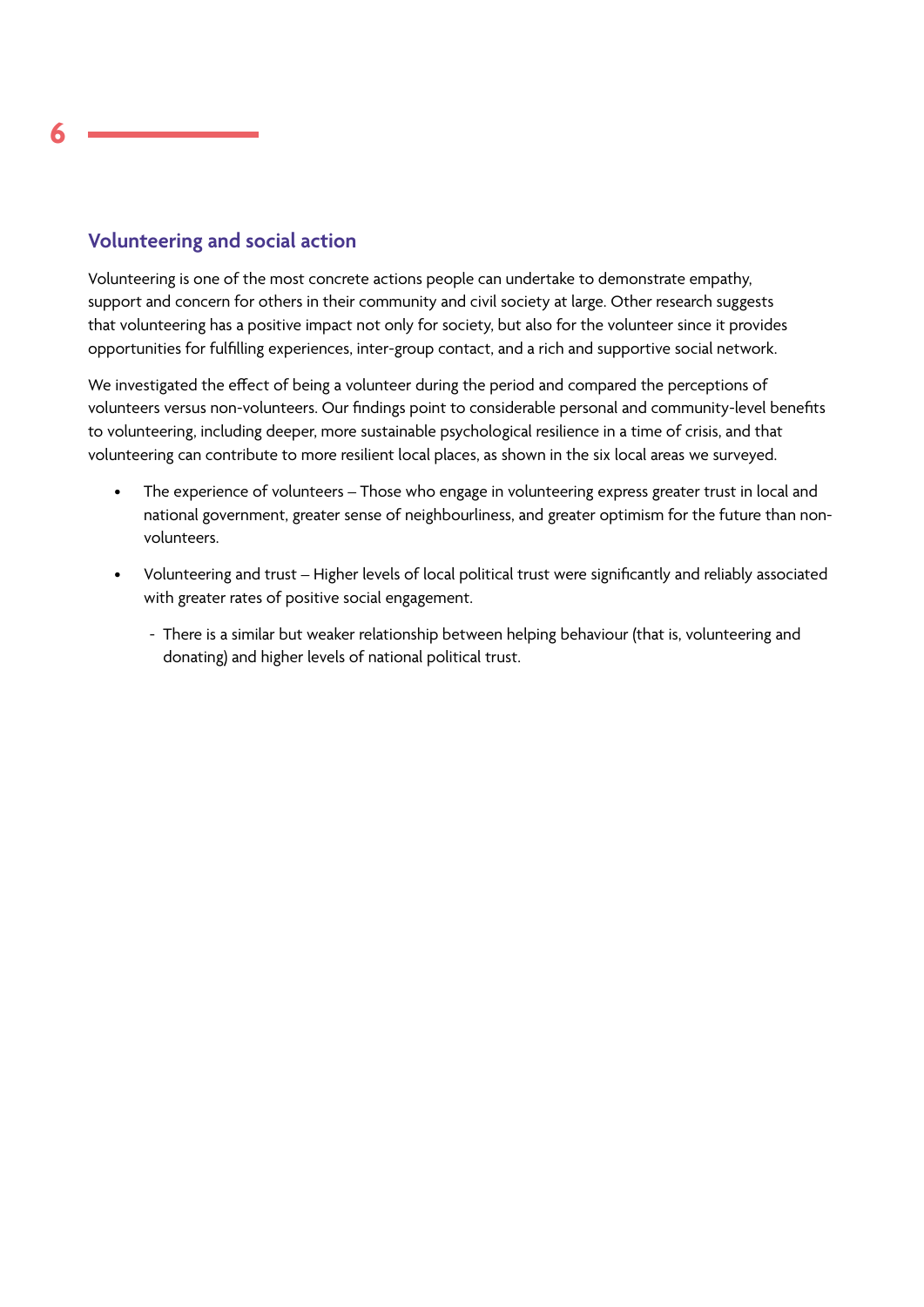# **The impact of investing in social cohesion**

In six local authority areas that have prioritised social cohesion, we found that people had higher levels of political trust, better relations with other people and were more actively engaged in their communities. Five of the six areas were designated Integration Areas supported by the government's Integrated Communities Strategy. The sixth, Calderdale, prioritised 'kindness' and 'resilience' in its strategy, both of which are key elements of social cohesion. We therefore refer to them in the report as the six social cohesion areas. The results from these areas are all the more remarkable because four of them were under a higher level of restrictions for longer than elsewhere, and all six areas experienced higher and more prolonged levels of infection for significant periods during the pandemic.

- **Higher trust in national and local government** Respondents in the six local authority areas (when asked in June 2021) expressed higher levels of trust in the national government than respondents from other places (+10%), and were more positive towards their local government's response to the pandemic (+4%).
- **Higher levels of volunteering** The percentage of respondents volunteering in the six areas remained more consistent and twice as high as in other places. Respondents in these areas in June 2021 reported much greater active social engagement in general (i.e. volunteering, donating, signing petitions) by a differential of +17.4%.
- **Higher levels of social connection** Respondents in the six areas (when asked in June 2021) had closer relations with their family, friends, colleagues and neighbours than people from other areas (+19%).
- **High levels of neighbourliness** Respondents in the six areas consistently reported having a stronger sense of neighbourliness than those in other areas.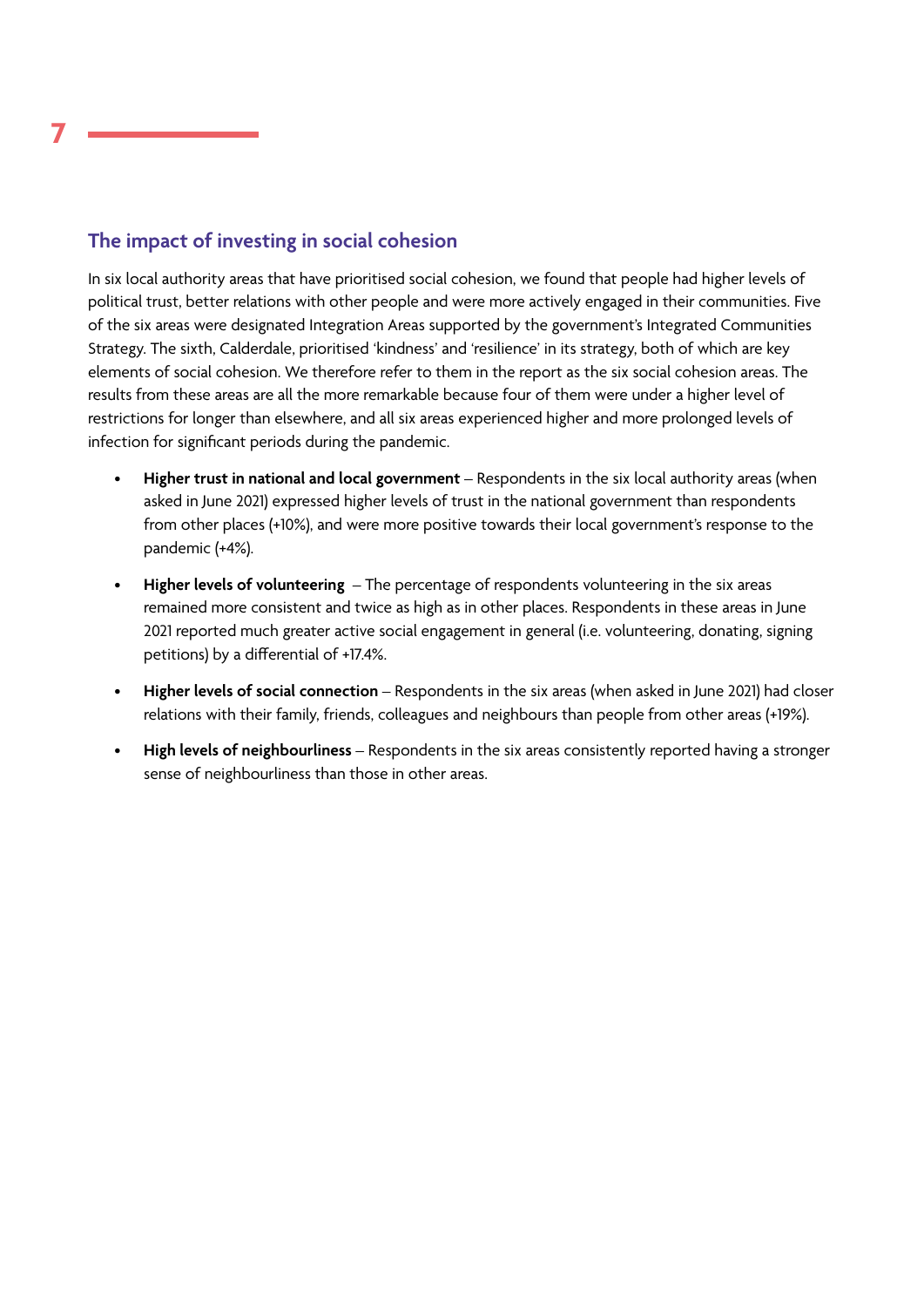# **Deprivation, Discrimination and Intergroup Contact**

Some of our most interesting results arose from our investigation into deprivation and discrimination. When we considered public perceptions of disadvantage in combination with people's attitudes towards others some disparities emerge that suggest there is not a straightforward relationship between public perception and actual experiences of discrimination. It is therefore important to listen to those with lived experience of discrimination and to recognise the cumulative effect of multiple discrimination for some groups and communities. Our findings perhaps particularly point to the experiences of younger Black and Muslim women as in need of closer attention.

We also investigated relations between different groups (described here as intergroup relations) more directly too by exploring not just attitudes, but also intergroup contact. We found it was the quality more than the amount of contact that was most strongly linked with more positive intergroup attitudes. This has important implications for initiatives to encourage social mixing. It implies that real investment has to be made to ensure that people from different groups really have the opportunity to get to know each other in a positive and meaningful way in order to foster more positive intergroup attitudes.

- **Perceptions of discrimination** Respondents perceived all forms of discrimination as becoming increasingly serious between May and June 2020.
	- Discrimination based on race or ethnicity are perceived as the most serious forms of discrimination.
- **Warmth towards different groups** Asked about their own feelings towards different groups, respondents were consistently warmest towards older people and coldest towards migrants to the UK.
- **Experience of discrimination** Four fifths of Black respondents (81%) and three quarters of Muslim respondents (73%) reported having experienced some form of discrimination against themselves in the last month, compared with 53% of White respondents.
	- Women were a fifth more likely than men to report having experienced discrimination. Young people (aged 18-24) were almost twice as likely as older people (45+) to report having experienced discrimination.
- Where **intergroup contact** is associated with more positive attitudes towards others, this is 11 times as much linked to the **quality** of the contact as to the simple **quantity** of contact.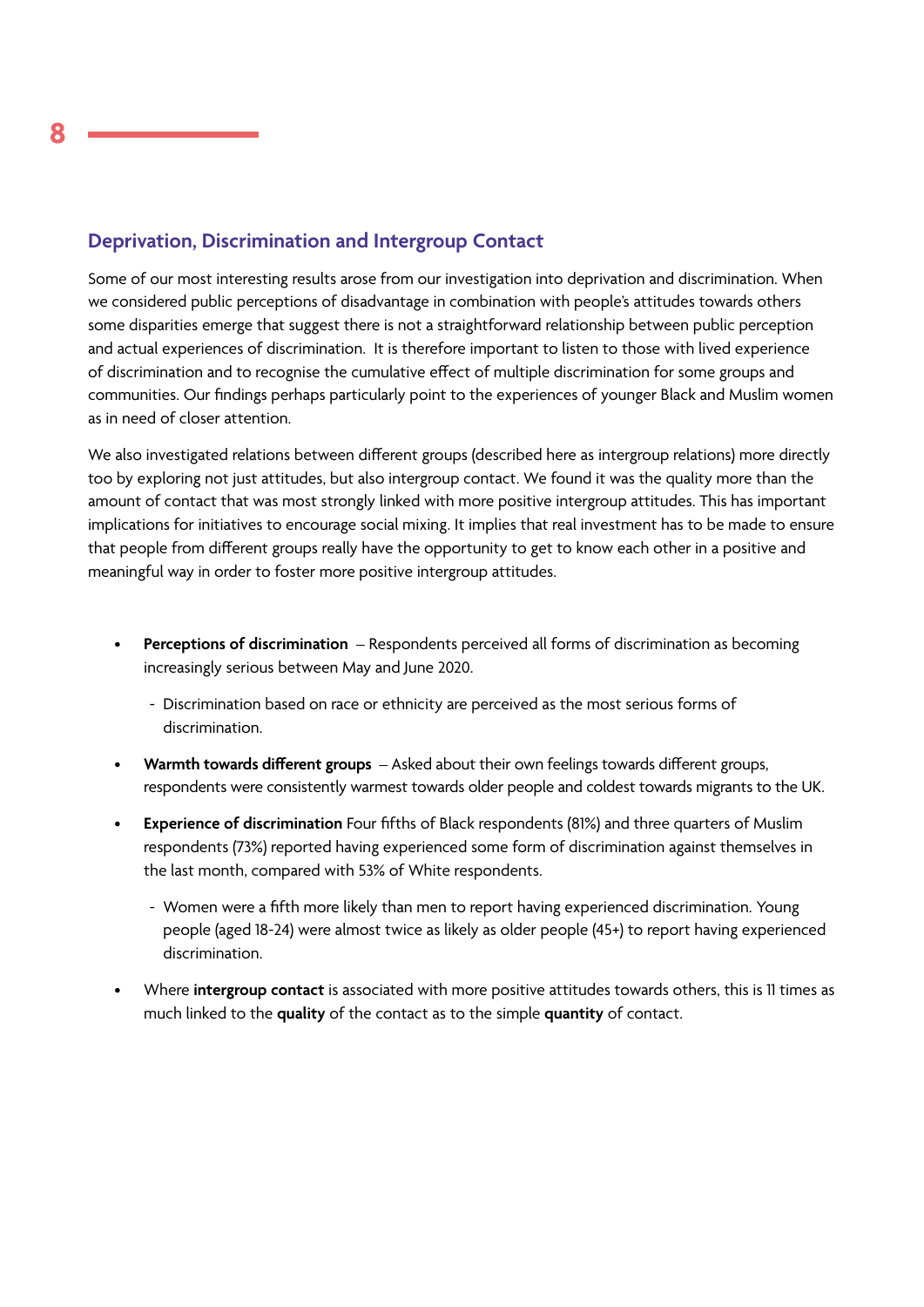### **Recommendations**

We need a long-term strategic plan that seeks to draw on the lessons learnt during the pandemic to build and harness the potential power of communities to aid recovery and ongoing social and economic renewal. We suggest there should be five key strands to that plan. For our Recommendations in full please see Chapter 12 of the full report.

#### *1. Leadership and narratives that stress interdependence*

We need leadership at national, regional and local levels, that prioritises a narrative that stresses the interdependence between different communities, regions and nations. This means acknowledging real differences and disagreements, regional and national autonomy and pride of place, but within the broader context of a strong mutual interdependence.

#### *2. Actively build trust within every community and between communities*

Every local authority should establish and sustain a local cohesion strategy appropriate to their local needs and means. This means local government requires the resources to work together with communities, business and public services to develop, implement and realise a shared vision of place. This should include strengthening local social infrastructure and promoting high quality bridging opportunities between local groups.

#### *3. Empower local government to build cohesion, trust and resilience*

A relatively small investment of £50 million would enable the success of the Integration Areas programme and learning generated by it, to be shared and put into practice much more widely. To begin with, this extra investment should be focused on those areas which are prioritised for levelling-up, and should be conditional on a local authority using the funding to employ a full-time 'cohesion coordinator'.

#### *4. Support a sustained uplift in volunteering*

We must seize this opportunity to put in place policies and practices that will support a permanent increase in the number and breadth of people volunteering in their local communities. The government should work more closely with local government and the volunteering sector to bring forward a comprehensive system of support for a sustained uplift in volunteering that is able to respond to local purpose and develop cross-locality cooperation.

#### *5. Tackle deprivation and discrimination*

We need to emerge from this crisis a stronger, fairer and more cohesive society that can adapt and seize opportunities to support the needs of all. To achieve this, we need to establish cooperative relationships across society where people can trust that it is in their and everyone else's interests to tackle and remove fundamental inequalities and deep-rooted discrimination and prejudice of all forms.

**9**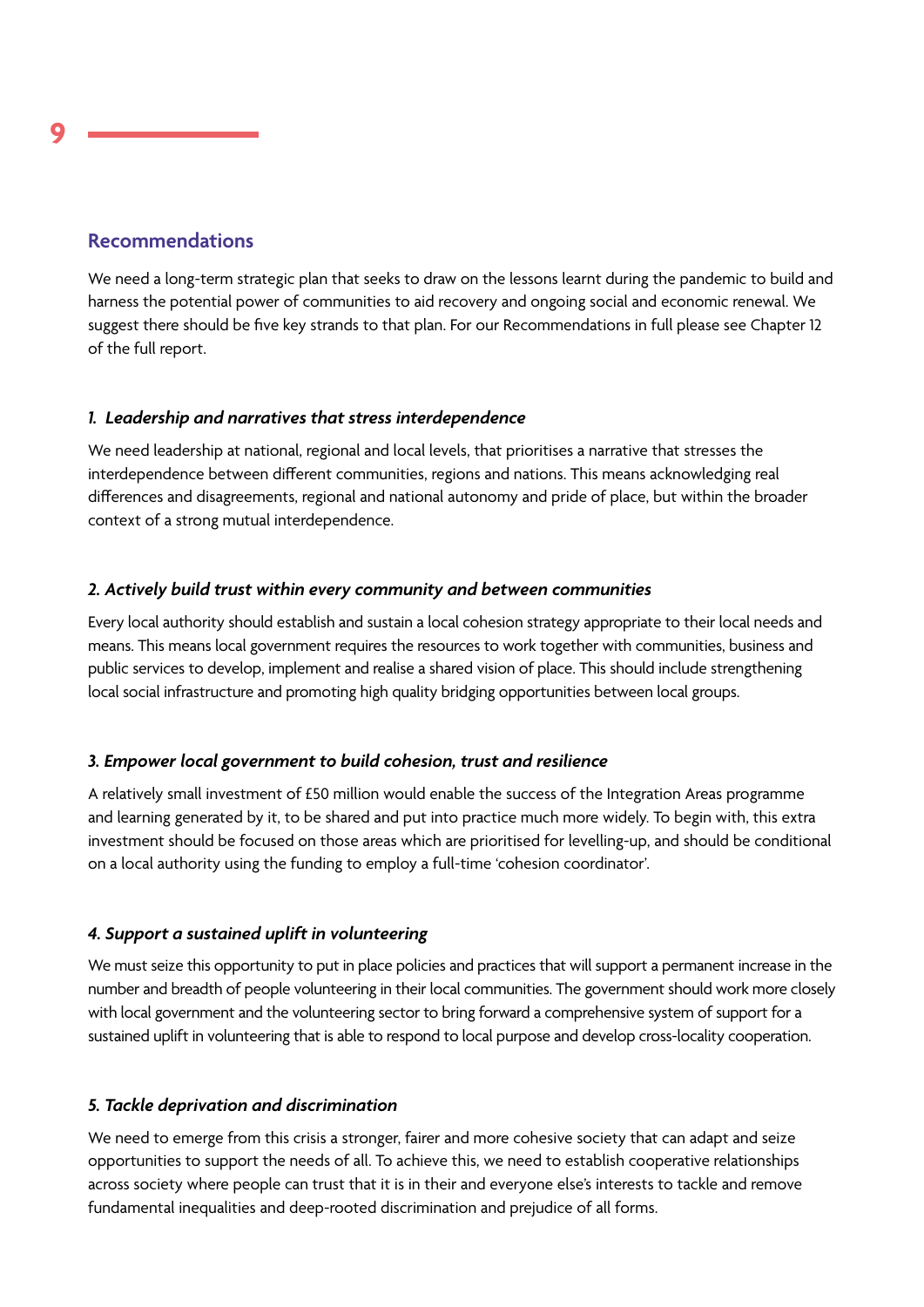Please see the table below for further detail on how our findings and recommendations relate to each other.

In conclusion, the majority of the British public want to put aside the divisions and polarisation that has marked British society in recent years. People are weary of being at odds with each other and desire greater unity.3 We now know from our findings that investing in cohesion works in terms of building trust between groups and individuals and between citizens and their local and national institutions. There has never been a more important moment to do so, if we are to emerge from this crisis more united and ready to face the challenges ahead.

<sup>3</sup> Together Coalition. 2021. 'Talk / together', https://together.org.uk/talk-together/.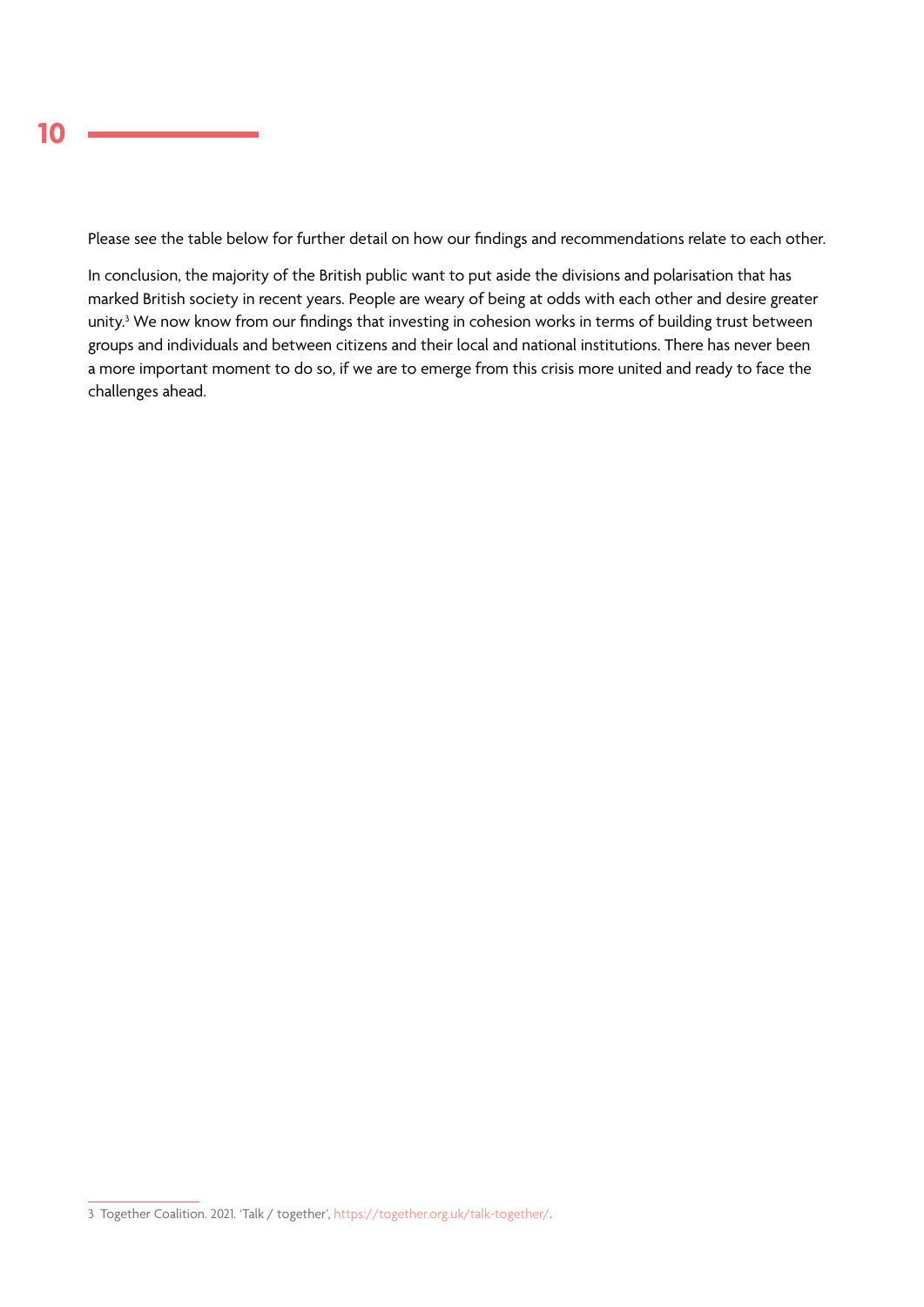# **Recommendations and Examples of Underpinning Evidence**

**We need a long-term strategic plan which seeks to draw on the lessons learnt during the pandemic to build and harness the potential power of communities to aid recovery and ongoing social and economic renewal. We suggest there should be five key strands to that plan.**

**Recommendation 1: Leadership and narratives that stress interdependence**

**We need a new narrative that prioritises the interdependence between different communities, regions and nations. This means leadership at local, regional and national levels:**

- **Acknowledging real differences and disagreements, regional and national autonomy and pride of place, whilst also focussing on the broader context of a strong mutual interdependence.**
- **Stressing that everyone has a part to play in building a fairer, inclusive and more integrated British society and emphasising civility, cooperation, and shared purpose**

Our findings have shown a country in which people have felt a greater sense of unity and coming together at a local level, but a sense of heightened division at a national level. At the same time our identities appear to be becoming more disparate and complex. For example:

- **National identities** Respondents from England consistently express higher British identity than respondents from Wales and Scotland;
	- Respondents from Scotland and Wales expressed moderate British identity up until June 2020, but it weakened sharply after this.
	- Respondents from Scotland consistently expressed the lowest British identity of all.
- **Sense of national unity** In the early days of the crisis, there was a perception of growing national unity (43%) with only 32% perceiving growing divisions. But this quickly faded from June 2020 onwards. By June 2021, 64% perceived growing division in the country and only 16% growing unity.
- **Sense of local unity** By contrast, throughout 2020 more people thought their local area was becoming more united than thought it was becoming more divided and by June 2021 roughly equal numbers perceived growing local unity (26%) as perceived growing local division (22%).
- **Divisions between groups**  Perceptions of divisions between particular groups all rose sharply from May 2020. These included:
	- Wealthier vs poorer rose from 49% of people perceiving divisions in May 2020 to 67% in June 2021
	- Leavers vs Remainers rose from 39% in May 2020 to 67% in June 2021
	- Scotland vs England rose from 51% in May 2020 to 64% in June 2021
	- By contrast, throughout 2020 more people thought their local area was becoming more united than thought it was becoming more divided and by June 2021 roughly equal numbers perceived growing local unity (26%) as perceived growing local division (22%).
- **Division and the media** A recurring theme in interviews and focus groups discussions was the media's perceived role in promoting narratives of division.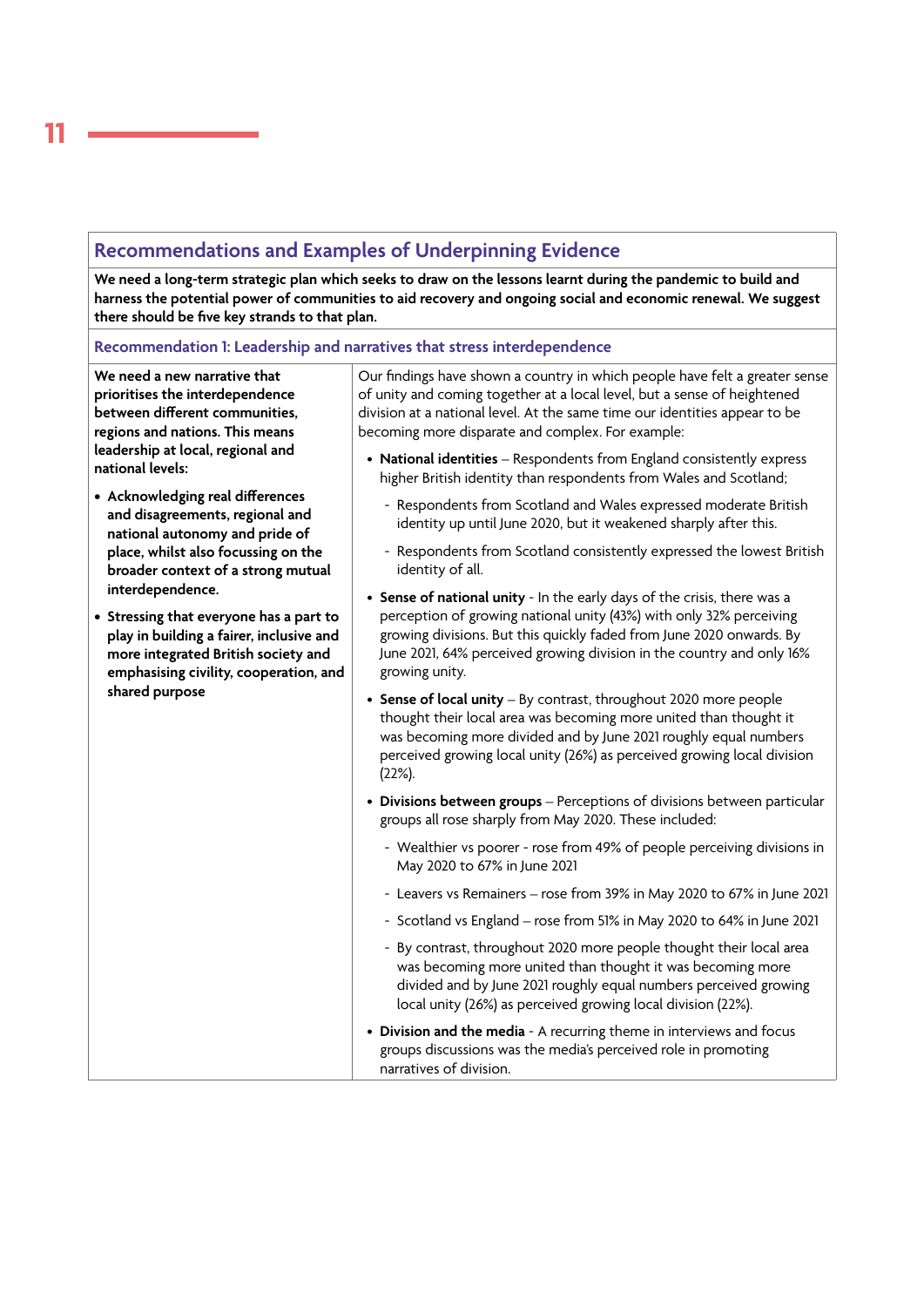#### **Recommendation 2: Actively build trust within every community and between communities**

**Every local authority should establish and sustain a local cohesion strategy appropriate to their local needs and means.** 

**This should include:**

- **Strengthening local social infrastructure particularly through engagement with under-represented and under-served groups and communities**
- **Promoting opportunities for positive shared experiences and high-quality connections between people from different backgrounds.**
- **Drawing on well-established research evidence, and the application of leadership and good practice from local and national schemes, civil society organisations, education and the workplace.**

Trust in local government held up more strongly than trust in national government, but not as strongly as trust in other people. Trust was higher in the areas that had prioritised cohesion and among volunteers. This suggests we need to build trust from the ground-up. For example:

- **Trust in the UK government's response** to the crisis started out high (51% of people in May 2020), but dropped sharply after June 2020, hitting its lowest point in October 2020 (21%) and never recovered to the level of May 2020.
- **Trust in local government** Respondents consistently trusted their local authority's response to COVID-19 more than they did the UK government, remaining at 41% in June 2021. This was true in all places.
- **Trust in other people** Trust in other people (to abide by COVID-19 restrictions) fell during the summer of 2020 (to 19%), but recovered strongly in autumn 2020 and was still stronger in June 2021 (43%) than it had been in May 2020.

In six local authority areas that have prioritised social cohesion, we found that people had higher levels of political trust.

- **Higher trust in national and local government** Respondents in the six local authority areas (when asked in June 2021) expressed higher levels of trust in the national government than respondents from other places (+10%), and were more positive towards their local government's response to the pandemic (+4%).
- **Feelings of warmth towards other groups** In the local areas feelings of warmth towards migrants to the UK were higher than elsewhere in June 2020 and were maintained at this level in June 2021.

Volunteering is associated with higher levels of trust both in local institutions and in each other – see the findings below.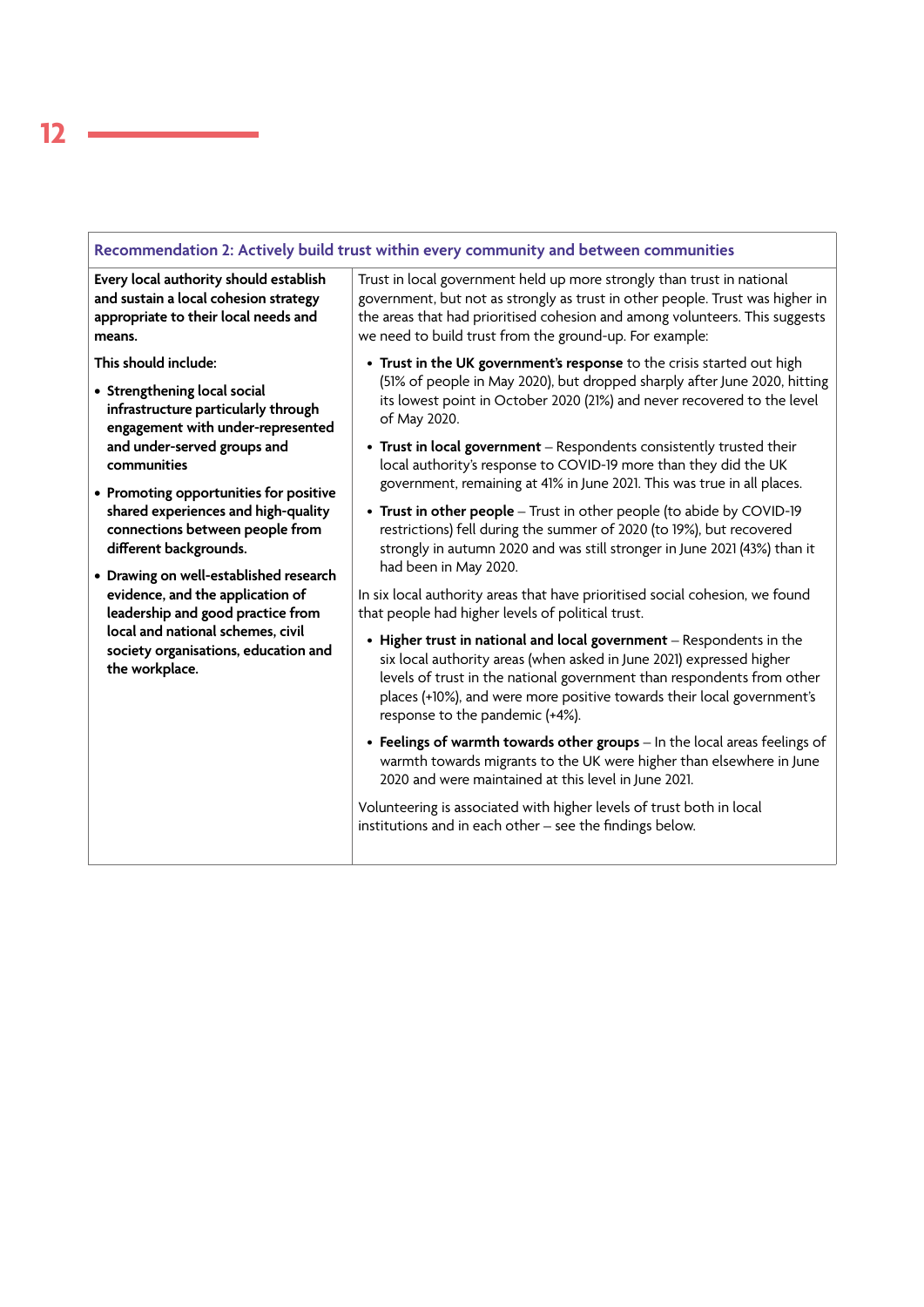#### **Recommendation 3: Empower local government to build cohesion, trust and resilience**

**Funding of £50 million in England (and compatible levels in other UK countries) is required to build on the successes of, and learning enabled by, the Integration Areas programme by enabling more local areas to reap the benefits of targeted investment in social cohesion and social infrastructure.** 

**This should include a national framework of local cohesion measures and indicators to support local area efforts to strengthen cohesion; encouraging local places to take the lead in shaping and tailoring placebased solutions.**

**Investment should initially be focused on those areas prioritised for levelling up and should include a local authority cohesion coordinator programme to underpin its wider application.**

The six local areas that have prioritised social cohesion remained more resilient when the crisis struck and maintained higher levels of trust, neighbourliness, social connection and strikingly higher levels of volunteering. There is much that can be learnt from them. For example:

- **Higher trust in national and local government** see above
- **Higher levels of volunteering** The percentage of respondents volunteering in the six areas remained more consistent and twice as high as in other places. Respondents in these areas in June 2021 reported much **greater active social engagement** in general (i.e. volunteering, donating, signing petitions) by a differential of +17.4%.
- **Higher levels of social connection** Respondents in the six areas (when asked in June 2021) had closer relations with their family, friends, colleagues and neighbours than people from other areas (+19%).
- **High levels of neighbourliness** Respondents in the six areas consistently reported having a stronger sense of neighbourliness than those in other areas.
- **Higher levels of subjective well-being** Respondents in these areas (even after accounting for demographic differences) were more likely to perceive themselves as being financially better off than others and consistently experienced higher levels of subjective well-being than respondents in other places.

#### **Recommendation 4: Support a sustained uplift in volunteering**

**The government should work more closely with local government and the volunteering sector to bring forward a comprehensive system of support for a sustained uplift in volunteering that is able to respond to local purpose and develop cross-locality cooperation.**

**This must include removing the barriers to volunteering and recognising and rewarding active social engagement amongst residents, for instance through volunteer rewards schemes like Bradford Council's Citizen Coin programme.**

**It should also involve strengthening the local voluntary and community sector in areas where it is underdeveloped so that the uplift in active social engagement and civic participation is encouraged and maintained.**

Volunteers express higher levels of political trust, greater sense of neighbourliness, and greater optimism for the future, and volunteering (formal and informal) played an essential role in sustaining local community support networks. In local areas which have prioritised social cohesion respondents were much more likely to volunteer. For example:

- **The experience of volunteers** those who engage in volunteering express greater trust in local and national government, greater sense of neighbourliness, and greater optimism for the future, than nonvolunteers.
- **Volunteering and trust** Higher levels of local political trust were significantly and reliably associated with greater rates of positive social engagement.
	- There is a similar but weaker relationship between helping behaviour (that is, volunteering and donating) and higher levels of national political trust.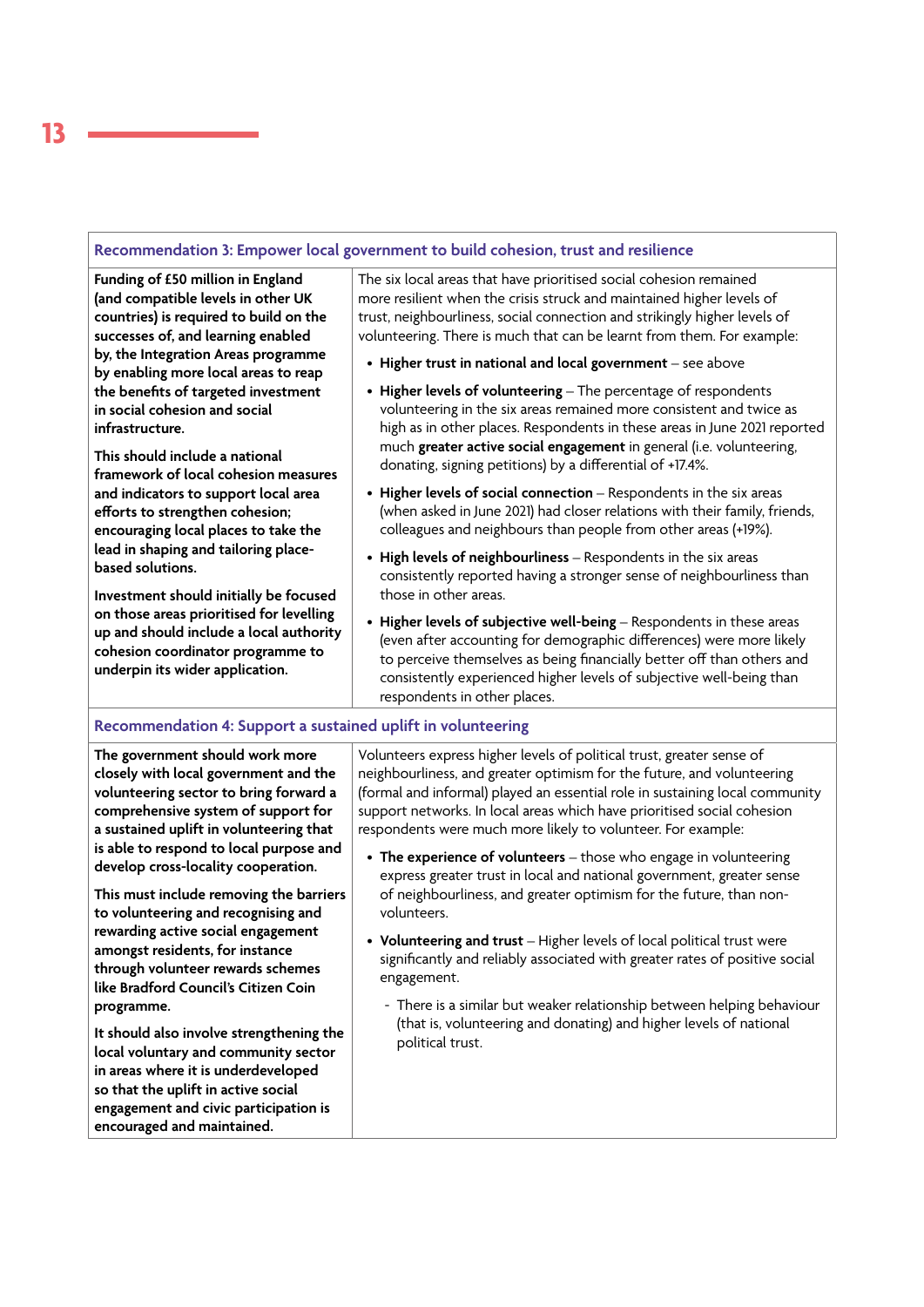#### **Recommendation 5: Tackle deprivation and discrimination**

**National government, local government, civil society and business will need to work together to provide locally tailored solutions that are responsive to the specifics of place. This includes:**

- **Proactively tackling the social and physical barriers to inclusion of minority communities and under-represented groups, including the extent to which they feel represented by elected representatives and in the leadership positions of statutory agencies.**
- **Systematically evaluating the equalities and cohesion impact of strategy and policy at national and local levels, and addressing their effects on residents lived experiences, their perception of the place they live and of other groups and communities.**
- **Civil society and business, as well as all tiers of government, should be encouraged and supported to ensure that contacts between members of different social groups can happen in ways that are known to promote better intergroup relationships and reduce prejudice.**

Many people continue to experience discrimination, despite heightened awareness of inequality, and people's perceptions of the seriousness of discrimination and deprivation are not necessarily reliable indicators of actual discrimination. Our findings support this, for example:

- **Perceptions of deprivation** The groups respondents perceived as suffering the highest levels of deprivation based on key characteristics are homeless people and those on low incomes.
	- Asylum seekers and refugees and Black people are perceived as suffering higher levels of deprivation than Muslim people.
- **Perceptions of discrimination** Respondents perceived all forms of discrimination as becoming increasingly serious between May and June 2020.
	- Discrimination based on race or ethnicity are perceived as the most serious forms of discrimination.
- **Warmth towards different groups** Asked about their own feelings towards different groups, respondents were consistently warmest towards older people and coldest towards migrants to the UK.
- **Experience of discrimination** Four fifths of Black respondents (81%) and three quarters of Muslim respondents (73%) reported having experienced some form of discrimination against themselves in the last month, compared with 53% of White respondents.
	- Women were a fifth more likely than men to report having experienced discrimination. Young people (aged 18-24) were almost twice more likely than older people (45+) to report having experienced discrimination.
- Where **intergroup contact** is associated with more positive attitudes towards others, this is 11 times as much linked to the **quality** of the contact as to the simple **quantity** of contact.